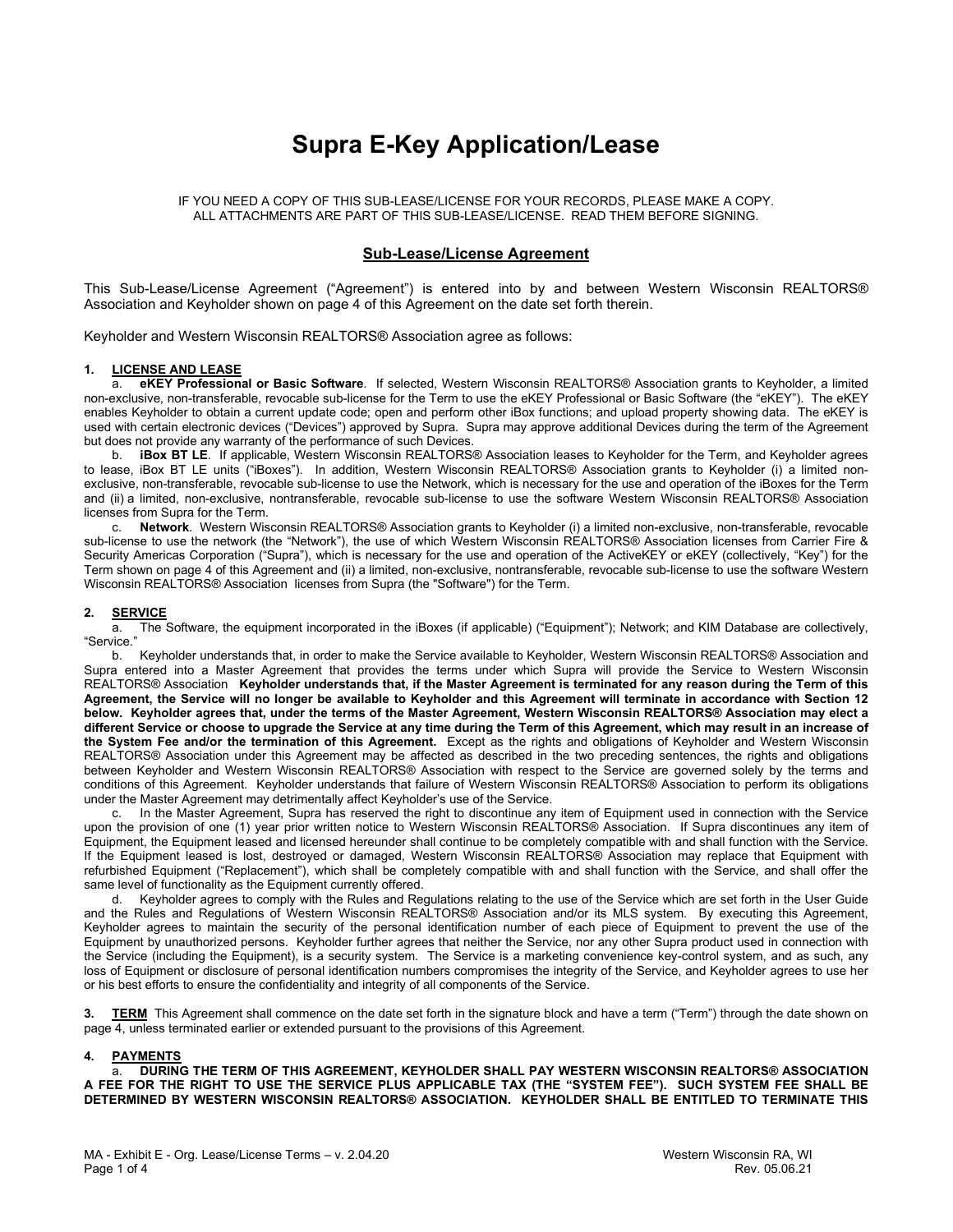# **AGREEMENT IN ACCORDANCE WITH THE PROVISIONS CONTAINED IN SECTION 12.**

b. Keyholder shall pay the System Fee determined by Western Wisconsin REALTORS® Association upon entering this Agreement and shall pay the System Fee for all subsequent years as directed by Western Wisconsin REALTORS® Association.

Western Wisconsin REALTORS® Association reserves the right to: (i) increase the System Fee annually, (ii) charge a key activation fee, (iii) charge a late fee for any System Fee that is not paid as directed by the Western Wisconsin REALTORS® Association , and (iv) charge a fee for any payment that is returned unpaid or for insufficient funds or credit.

EXCEPT AS OTHERWISE PROVIDED HEREIN, KEYHOLDER'S OBLIGATION TO MAKE PAYMENTS TO OR AT THE DIRECTION OF WESTERN WISCONSIN REALTORS® ASSOCIATION SHALL BE ABSOLUTE, UNCONDITIONAL, NONCANCELABLE AND INDEPENDENT AND SHALL NOT BE SUBJECT TO ANY SETOFF, CLAIM OR DEFENSE FOR ANY REASON, INCLUDING ANY CLAIMS KEYHOLDER MAY HAVE RELATING TO PERFORMANCE OR FOR LOSS OR DAMAGE OF OR TO THE SERVICE OR THE EQUIPMENT OR ANY REPLACEMENTS.

**5. TITLE AND USE** The Service, including all its components, and the Equipment (except iBoxes), are and shall at all times remain the property of Supra. All additions and upgrades to the Software shall become part of the Software and shall, without further act, become the property of Supra. The Software and all applicable rights in patents, copyrights, trade secrets, and trademarks, are and shall at all times remain the property of Supra.

# **6. RISK OF LOSS; RETURN OF EQUIPMENT**

No loss, damage or destruction to the Equipment shall relieve Keyholder of any obligation under this Agreement, except to the extent any such loss, damage or destruction is directly caused by the negligence of Western Wisconsin REALTORS® Association Replacements may be refurbished Equipment.

b. At the expiration of the Term, Keyholder, at Keyholder's expense and risk, shall immediately return or cause the return to Western Wisconsin REALTORS® Association to such location as Western Wisconsin REALTORS® Association shall specify, all Software and any components included within the Service that have been leased or licensed to Keyholder pursuant to this Agreement. The components used in connection with the Service shall be returned in good condition, repair and working order, ordinary wear and tear excepted.

# **7. REPRESENTATIONS AND COVENANTS** Keyholder covenants and agrees:

a. If Keyholder misuses the Service or any component thereof, including without limitation, use of the Service in violation of the User Guide, and a third party brings an action against Western Wisconsin REALTORS® Association and/or Supra relating to such misuse, Keyholder agrees to indemnify, defend and hold harmless Western Wisconsin REALTORS® Association and/or Supra, and their respective directors, officers, agents, representatives, employees, successors and assigns, from and against any and all claims, demands, actions, losses, damages, injuries, obligations, liabilities and costs and expenses of every kind or nature (including reasonable attorneys' fees, whether incurred at the trial or appellate level, in an arbitration proceeding, in bankruptcy, including without limitation, any adversary proceeding, contested matter or motion or otherwise) incurred by Western Wisconsin REALTORS® Association and/or Supra in such proceeding.

b. **That neither Western Wisconsin REALTORS® Association nor Supra shall be liable for any compensatory, indirect, incidental, consequential, punitive, reliance or special damages, including, without limitation, damages for lost profits, advantage, savings or revenues of any kind or increased cost of operations, arising out of the use or inability to use the Service for any purpose whatsoever whether or not Keyholder has been advised of the possibility of such damages.**

c. That Keyholder will not (i) use or gain access to the source code for the Software; (ii) alter, reproduce, modify, adapt, translate, reverse engineer, de-compile, disassemble or prepare derivative works based upon the Software; or (iii) provide or otherwise make available the Software or any part or copies thereof to any third party.

d. To provide Western Wisconsin REALTORS® Association and Supra with written notice of any legal proceeding or arbitration in which Keyholder is named as a defendant and that alleges defects in the Equipment within five (5) days after Keyholder receives written notice of such action.

The obligations set forth in this Section shall survive termination of this Agreement.

#### **8. DEFAULT**

a. Each of the following events shall be an Event of Default by Keyholder under this Agreement: (i) Keyholder's failure to pay, for any reason, any amount required under this Agreement within fifteen (15) days after the date that such payment is due; or (ii) the commencement of either an involuntary or voluntary action under any bankruptcy, insolvency or other similar law of the United States of America or any state thereof or of any other country or jurisdiction with respect to Keyholder; provided, however, that the commencement of any involuntary case or proceeding will not be an Event of Default under this Agreement if such case or proceeding is dismissed within sixty (60) days after it was commenced.

b. An Event of Default by Western Wisconsin REALTORS® Association under this Agreement will occur upon the termination for any reason of the Master Agreement.

#### **9. RIGHTS AND REMEDIES**

a. Upon the occurrence of an Event of Default by Keyholder, Western Wisconsin REALTORS® Association may, at its sole option and without limitation or election as to other remedies available under this Agreement or at law or in equity, exercise one or more of the following remedies: (i) terminate this Agreement and demand the return of any Equipment and Software to Western Wisconsin REALTORS® Association ; (ii) terminate one or both of Keyholder's sub-licenses to use the Network and to use the Software; (iii) direct Supra to deactivate Keyholder's access to the Service or any component of the Service; (iv) bill the Keyholder for any outstanding amounts owed under this Agreement, including any applicable liquidated damages for the failure to return the Equipment; and/or (v) take any and all actions necessary to collect all amounts currently due and owing under this Agreement, including any and all costs and expenses of every kind or nature (including reasonable attorneys' fees, whether incurred at the trial or appellate level, in an arbitration proceeding, or in bankruptcy, including any adversary proceeding, contested matter or motion, or otherwise) incurred by Western Wisconsin REALTORS® Association in connection with the exercise of its rights and remedies under this Agreement.

Upon the occurrence of an Event of Default by Western Wisconsin REALTORS® Association or termination of this Agreement, all of Keyholder's obligations under this Agreement shall terminate, except that Keyholder shall be required to return the Equipment and Software to Western Wisconsin REALTORS® Association and to pay Western Wisconsin REALTORS® Association any outstanding amounts owed under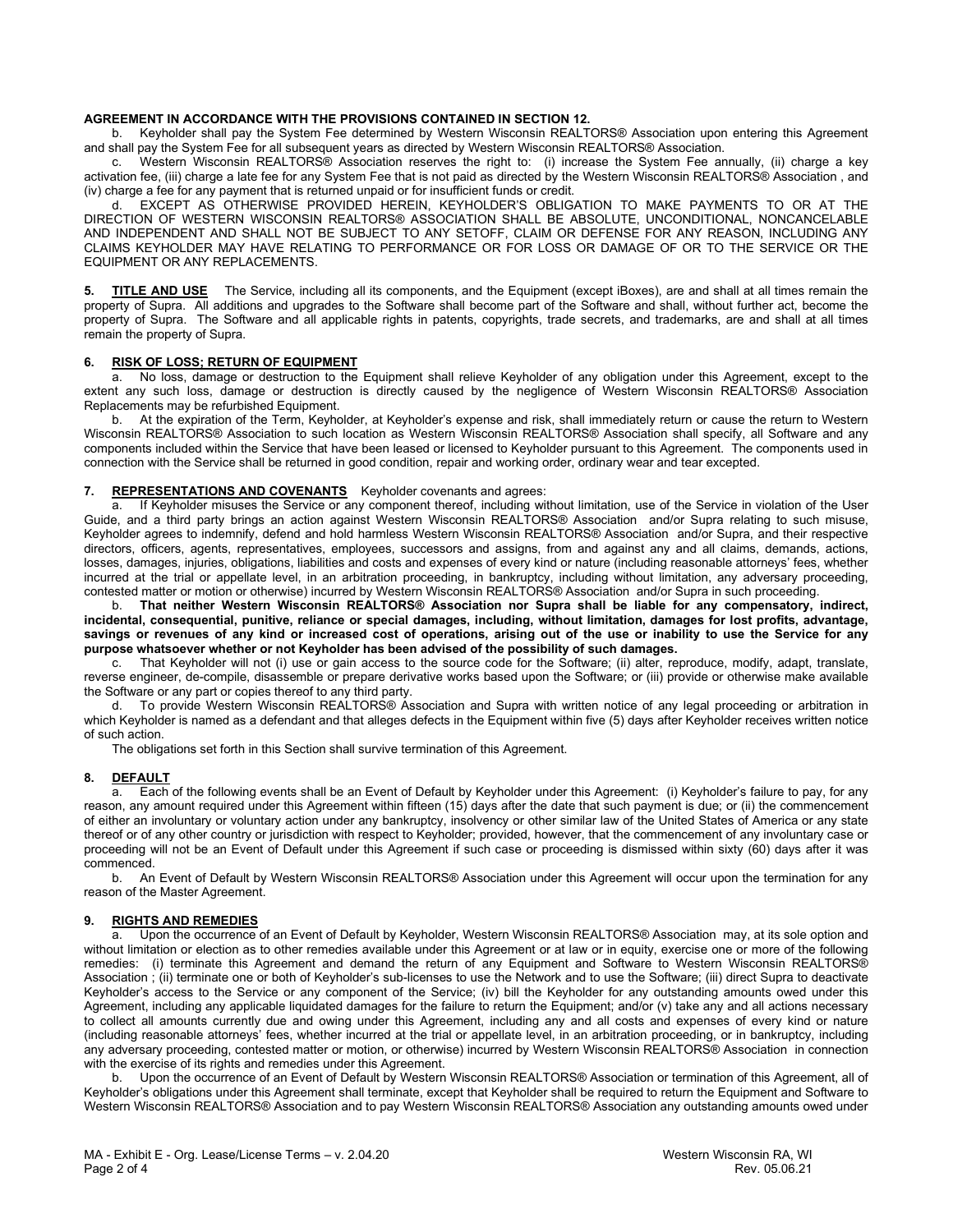this Agreement, including any damages for the failure to return the Equipment and Software.

c. If Western Wisconsin REALTORS® Association deactivates the Service because of a default by Keyholder under this Agreement, but does not otherwise terminate this Agreement, Keyholder will be entitled to seek to have the Service reactivated. In order to so, Keyholder shall be required to cure any and all existing defaults, and to pay any and all outstanding amounts owed under this Agreement and the reasonable costs and attorneys' fees incurred by Western Wisconsin REALTORS® Association in connection with collecting under this Agreement. After confirmation of the curing of such defaults and the receipt of payment of such amounts, Western Wisconsin REALTORS® Association shall direct Supra to reactivate the Equipment within twenty-four (24) hours.

d. In the event that Western Wisconsin REALTORS® Association institutes any action for the collection of amounts due and payable hereunder, Keyholder shall pay, in addition to the amounts due and payable under this Agreement, all reasonable costs and attorneys fees incurred by Western Wisconsin REALTORS® Association in connection with collecting under this Agreement. Keyholder expressly waives all rights to possession or use of the Service or the Equipment or any component thereof after the occurrence of an Event of Default, and waives all claims or losses caused by or related to any repossession or termination of use.

e. Western Wisconsin REALTORS® Association s failure or delay in exercising any right or remedy under this Agreement shall not operate as a waiver thereof or of any subsequent breach or of such right or remedy. Western Wisconsin REALTORS® Association 's rights and remedies are cumulative, not exclusive, and no exercise of any remedy shall preclude the exercise of another remedy.

**10. ARBITRATION; LITIGATION** Any controversy or claim arising out of or relating to this Agreement shall be resolved by binding arbitration in accordance with the rules of the American Arbitration Association or such other rules as may be agreed to by the parties. The arbitration shall be conducted in a location mutually agreed to by the parties. If the parties fail to agree on the location of the arbitration within thirty (30) days after either party requests arbitration, the arbitration shall be conducted in the city where Western Wisconsin REALTORS® Association is located; provided that either party shall be entitled to participate in such arbitration by video conference or teleconference. The substantially prevailing party in any arbitration under this Agreement shall be entitled to recover from the other as part of the arbitration award reasonable costs and attorney's fees. Any arbitration award may be enforced by a court of competent jurisdiction in accordance with applicable law. In the event that legal action to enforce the arbitration award is necessary, the substantially prevailing party shall be entitled to recover its reasonable costs and attorney's fees in such action or any appeals.

**11. NOTICES** All notices hereunder shall be sent by (i) hand-delivery, (ii) facsimile, (iii) certified mail, return receipt requested, postage prepaid, or (iv) overnight delivery service, to the party being notified at its address set forth in the signature block of this Agreement, or to such other address as a party shall subsequently specify to the other party in writing. Notices shall be deemed to have been delivered when received, if hand-delivered or sent by facsimile or certified mail, three (3) days after the day deposited in the mail; or one (1) day after the day deposited with an overnight delivery service.

# **12. TERMINATION**

a. Keyholder may terminate this Agreement at any time by returning the Equipment and Software to Western Wisconsin REALTORS® Association and paying Western Wisconsin REALTORS® Association any amounts owing prior to such termination, including (i) any applicable damages for the failure to return the Equipment and Software as set forth in Section 6(a) hereof, and (ii) any System Fees owing prior to such termination which remain unpaid. Upon termination, System Fees that would have become owing after the date of termination of this Agreement are released and discharged by Western Wisconsin REALTORS® Association.

b. Western Wisconsin REALTORS® Association may terminate this Agreement upon termination of the Master Agreement for any reason, including without limitation, a default by Western Wisconsin REALTORS® Association under the Master Agreement or an upgrade of the Service by Western Wisconsin REALTORS® Association. Upon termination, Keyholder shall be obligated to satisfy the obligations in Section 12(a).

c. In the event that Keyholder fails to return all Equipment leased to Keyholder upon termination of this Agreement or at the expiration of the Term, Keyholder agrees to pay to Western Wisconsin REALTORS® Association, as liquidated damages for such failure to return the Equipment, the amount set forth in Section 6(a).

d. In addition, Keyholder shall not be entitled to any refund of any unused portion of the System Fee for use of the Service previously paid.

**13. WARRANTY** The Equipment and Software are warranted by Supra against defects in workmanship and/or materials, to be fit for the intended purpose and to conform in all material respects to its written specifications for the term of the Agreement. Supra shall, without charge, repair or replace such defective or nonconforming component for the term of the Agreement. Keyholder must return any defective system component under warranty to Western Wisconsin REALTORS® Association at Keyholder's sole cost and expense and Western Wisconsin REALTORS® Association shall provide all repaired or replacement Equipment to Keyholder. This warranty does not extend to any damage caused by accident, abuse, neglect or misuse of system components. Keyholder agrees to cooperate with Western Wisconsin REALTORS® Association and Supra by performing diagnostic tests provided to Keyholder when Keyholder initially seeks warranty service.

# **14. GENERAL PROVISIONS**

a. This Agreement constitutes the entire agreement between Western Wisconsin REALTORS® Association and Keyholder relating to the Agreement of Equipment and use of the Service.

b. Provided that Keyholder has returned to Western Wisconsin REALTORS® Association all keys previously leased by Western Wisconsin REALTORS® Association to Keyholder, all prior leases between Western Wisconsin REALTORS® Association and Keyholder for such keys are terminated effective as of the parties' execution of this Agreement.

c. This Agreement may be executed in a number of counterparts, each of which will be deemed an original and when taken together shall constitute one agreement.

d. Any waiver or consent by any party to any breach by the other, whether express or implied, shall not constitute a consent to or waiver of any other or subsequent breach.

e. All agreements, representations and warranties contained in this Agreement shall survive the expiration or other termination of this Agreement.<br>f If

If any provision of this Agreement is unenforceable, such unenforceability shall not affect the enforceability of the remaining provisions of this Agreement.